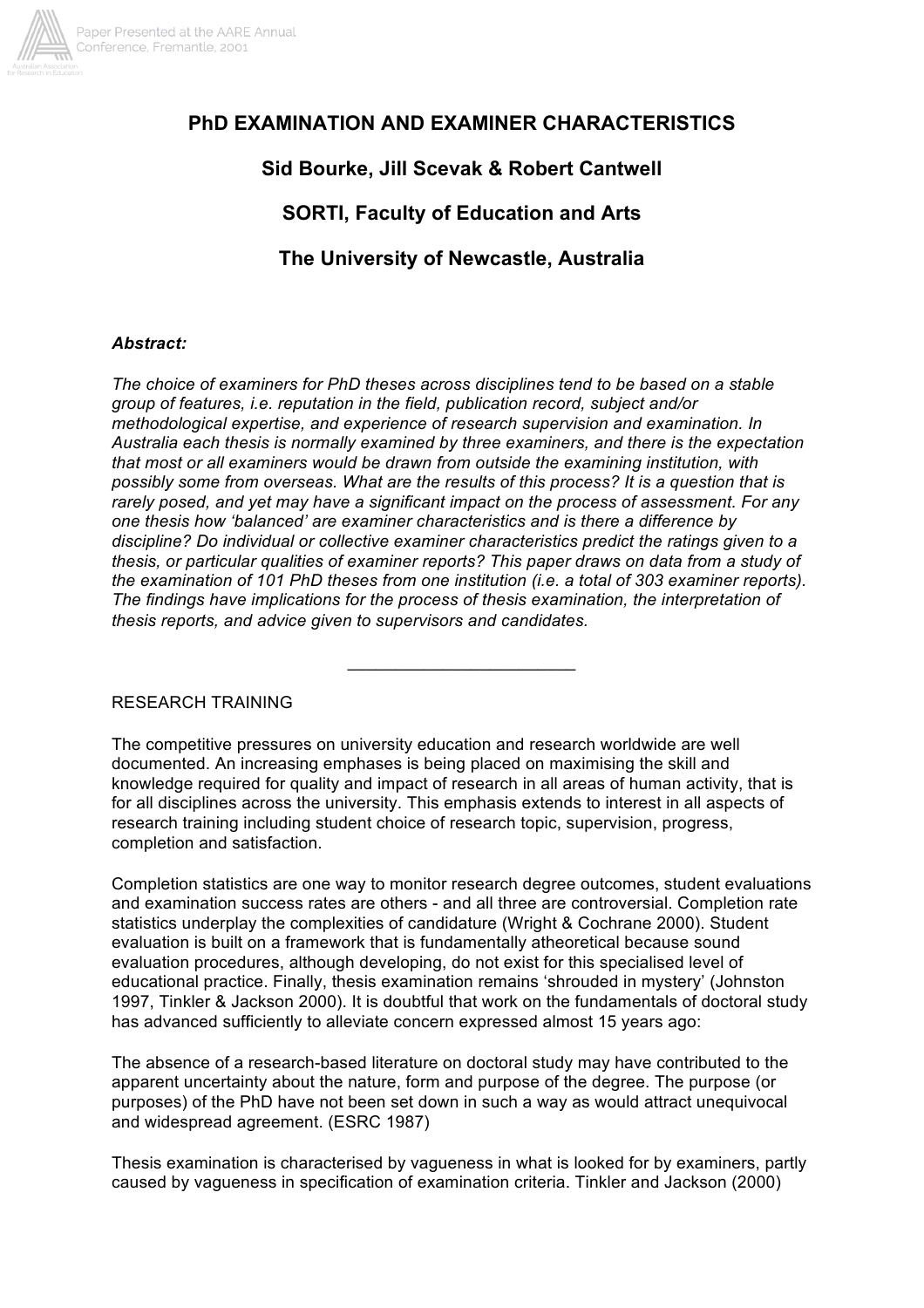

found that the only specification that was common to all institutions was the requirement for the thesis to be an 'original contribution'. Although most institutions also specified that the thesis had to be located in the appropriate field and had to be the candidate's own work, this hardly constitutes clear guidelines for examiners. A more detailed and wide-ranging discussion of research in the general area of research training, and more specifically on thesis examination, has been provided in an earlier paper in this seminar (Holbrook 2001). The remainder of the brief review here concentrates on research thesis examiner selection.

#### EXAMINER SELECTION

Perhaps not suprisingly given the above, questions have been raised about examination quality, the reasons given for examiner selection and their independence (Hansford & Maxwell 1993, Johnston 1997, Tinkler & Jackson 2000). Examiner selection assumes critical importance when, as Sloboda and Newstead (1997) indicate, that there are few, if any, checks and balances of examiners following proper process, and examiners may be relatively inexperienced. Sloboda and Newstead see these as two of several problems they see as associated with PhD examination.

From responses to a survey of 20 universities in the UK in 1999, Tinkler and Jackson (2000, pp.170-1) go so far as to suggest three criteria for examiner selection are the norm. The criteria are: (1) academic credentials - the examiner must be competent in the area and a specialist in the field of the candidate's research; (2) experience - at least one of the examiners should have examined at least three theses previously; and (3) independence the external examiner should have had no formal attachment for a number of years, should not be used too often by the university, and under what conditions the candidate's supervisor can be an examiner. The findings are of considerable interest, although not entirely relevant to the Australian system where most, if not all, examiners are external to the university, and it is rare that a candidate's supervisor could also be an examiner. At the university involved in the present study (The University of Newcastle, Australia), all three examiners would normally be external to the university, with a special case having to be made for an internal examiner. In no circumstances could the candidate's supervisor be an examiner.

Criticism has been expressed of the emphasis on credentialing in examiner selection in tertiary education generally, and a consequent lack of public knowledge being involved in examination (Rawson 2000). The same writer would seem to favour an element of peer or self assessment, which he states are virtually non existent. Even if this argument is accepted at other levels of university education to move assessment away from a too tightly-focussed curriculum, given that the PhD degree is at the boundary of knowledge, it would seem necessary to select PhD examiners for their expertise. The PhD is different in kind as well as level from other tertiary studies - as an original contribution to knowledge a thesis does not have a re-producing element, and is not syllabus bound.

One final point about examiner selection was raised by Woods (1998) in relation to qualitative research methodology, but the point has a more general application. Woods was concerned that a narrow, perhaps traditional, methodological focus of an examiner could lead to discussion and dissention among examiners about the acceptability of the method to the ultimate detriment of the candidate. The general point is that an additional criterion for examiner selection is that they should be flexible in approach, and not only with respect to method. Examiners should be capable, professionally and personally, of recognising good work, even if the study differs from how they would have done it. This would suggest a strong familiarity with personal characteristics of examiners in addition to a familiarity with their work. The alternative is a sad one - the effective division of disciplines into schools of thought, with examiners selected by their membership of a school. This would become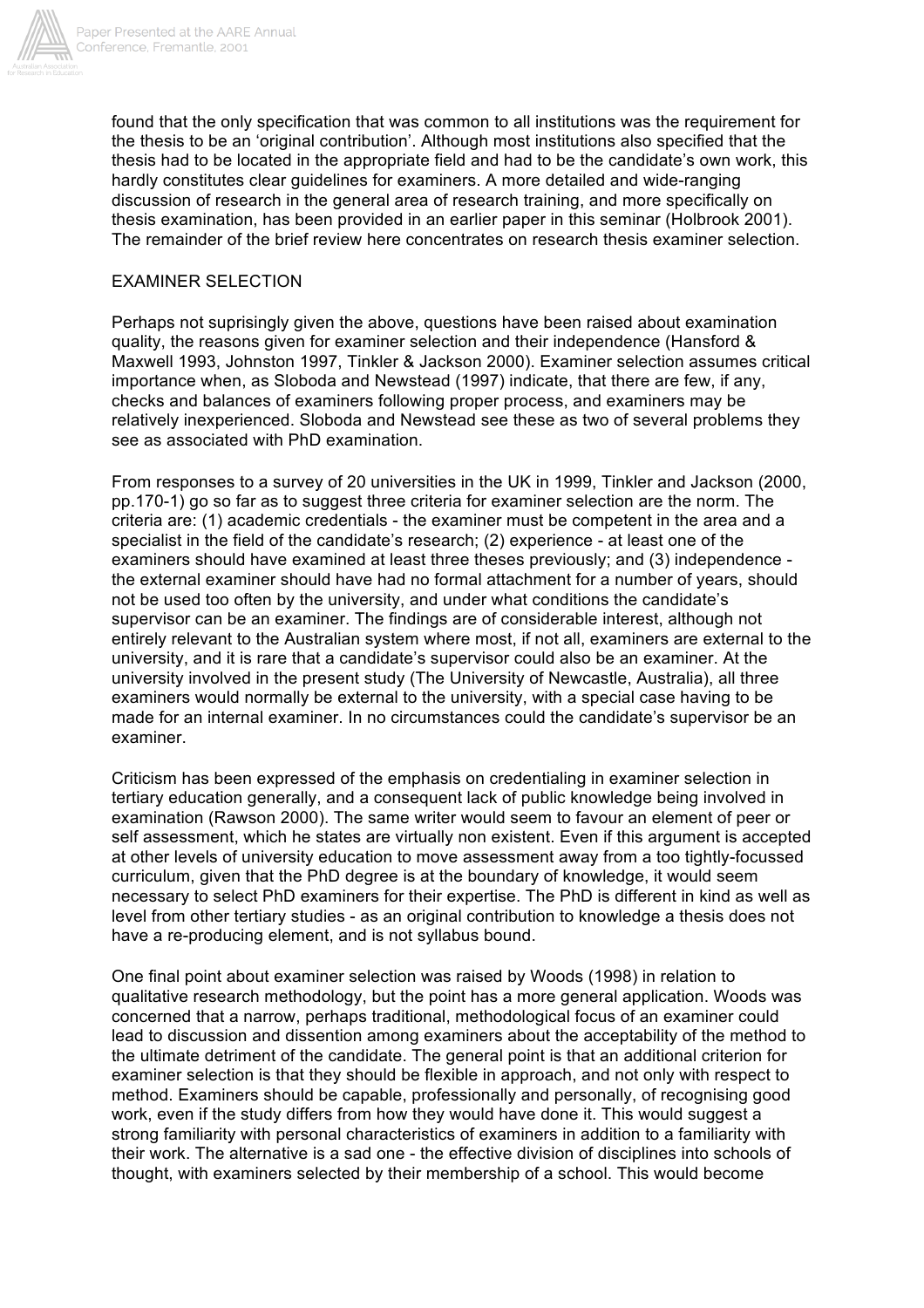

restricting for examiners who would tend not to be asked to read 'different' theses, and less challenging for candidates who would no longer have a need to justify their methods.

Clearly there is evidence of concern over time for the process and practice of the selection of examiners of research theses. This study directly addresses some of these issues, specifically those associated with the reasons given for selection. The questions being asked are - what reasons or justifications are given for examiner selection, and are the stated reasons related to what the examiner does as assessed by the content of examination reports?

#### UNIVERSITY REQUIREMENTS AND DATA COLLECTION

Thesis supervisors and heads of departments (or equivalent) in which the candidate has been enrolled are asked to provide the University Research Higher Degrees Committee (RHDC) with brief reasons for the selection of each of three examiners of each PhD thesis. The suggested reasons relate to examiner qualifications, expertise and experience. The examiner nomination form that departments are required to complete states:

... it would assist ... if the recommendation for the appointment of examiners was accompanied by an explanatory note concerning the appropriateness of the persons nominated, detailing qualifications, expertise in the field and previous supervisory and/or examining experience.

The Committee is also concerned to ensure the independence of examiners, expressed on the form through restrictions on the appointment of an internal examiner, and of examiners from the same department in any institution. To quote again from the nomination form:

The appointment of an examiner within the same department as the candidate is strongly discouraged and the appointment of more than one examiner from the same department at any institution is also strongly discouraged. It is acknowledged, however, that in exceptional circumstances, the expertise to examine may occur in such situations. In such cases a clear case must be made.

Going further than this with respect to examiners being independent, advice to each examiner of the identities of the other two examiners of a thesis is not provided by this university until the examination is complete and the candidate's result has been determined. This is not a uniform practice across Australian universities, but is by far the most common.

One other recommendation and warning is included on the nomination form to ensure some knowledge within the examination panel of Australian university research degree requirements.

It is important that, as a panel, the examiners have some familiarity with what is required by Australian universities for the award of Masters or PhD degrees. This might not be present if, for example, all of the examiners came from research institutes in non-English speaking countries.

It is rare for a nominated examiner not to be accepted by the Committee. However, there is sometimes discussion between the head of department and the chair of the Committee regarding some aspect of suitability, perhaps related to independence of a nominated examiner.

The most recent 100 thesis examinations (as at the end of 2000) across all disciplines at the university were the target sample for this study. Copies of the one-paragraph statements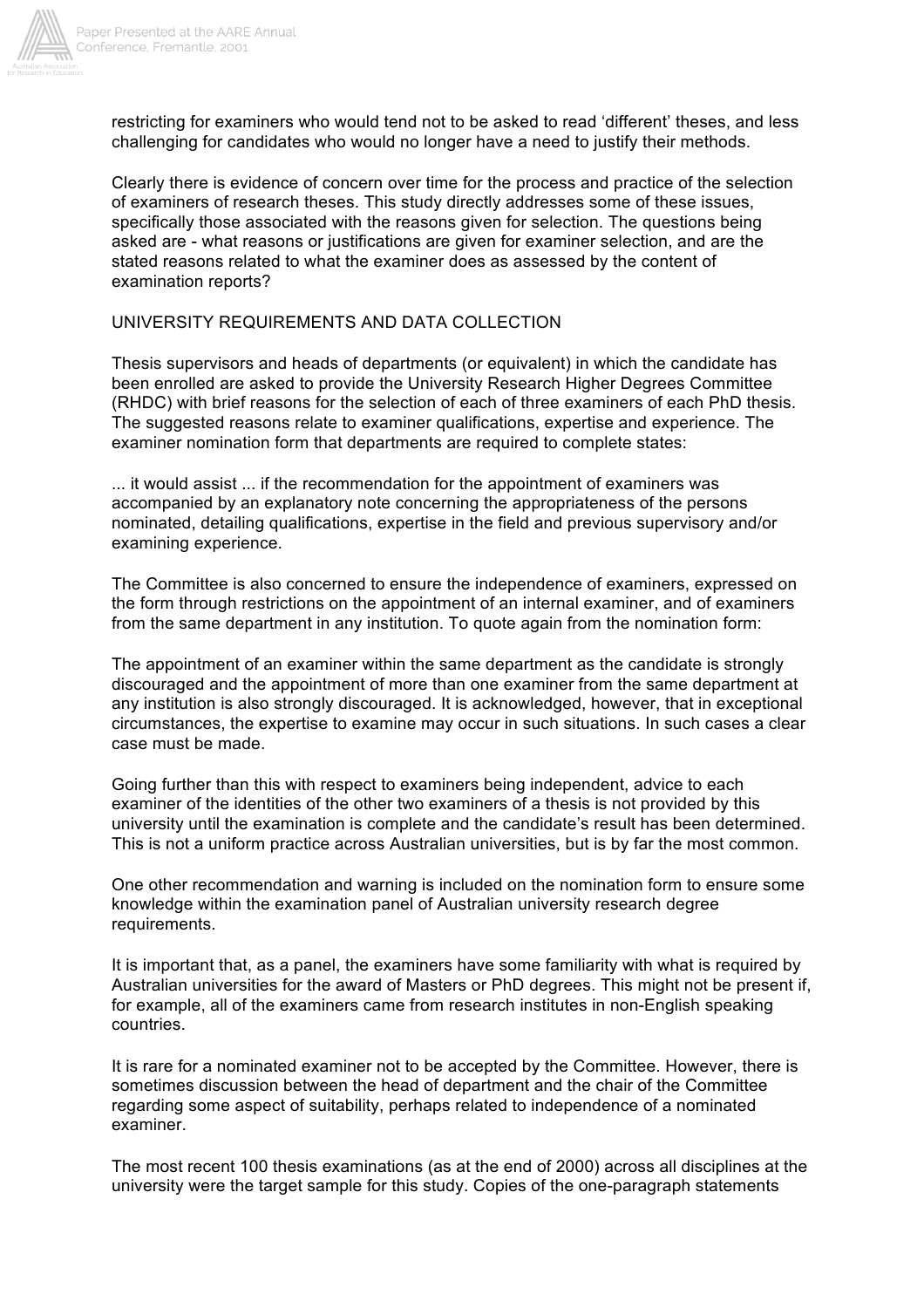

recommending each examiner that heads of departments provide to the Research Higher Degrees Office for approval by the Chair of the RHDC, the Deputy Vice-Chancellor (Research), were collected by staff of the Research Branch, the legal custodians of the data. All identifying information was removed by the Branch before the statements were passed to the SORTI research team for coding and analysis. These statements were then coded for the 303 examiners (three nominations for each of 101 candidatures) involved in this data collection.

Two different types of approaches to examiner selection can be identified. The first was to nominate three examiners who will provide independent judgements of the thesis, but who would examine the thesis from the same, or at least similar, perspectives. The second was to nominate examiners with a view to them carrying out somewhat different functions. For example, one examiner might be a subject matter expert, another a methodologist, and the third might have recent experimental experience in a similar area. These two approaches are allowed for in the data collection, as analyses can be undertaken at the level of candidate (thesis) or examiner.

## REASONS GIVEN FOR EXAMINER SELECTION

Four major criteria - expertise, reputation, publications and experience - each having at least three specific components, were identified from the 303 statements provided by the heads of departments in nominating examiners. Recall that two of these criteria , namely expertise and experience, are specifically mentioned in the guidelines for examiner recommendation sent to departmental heads. The four criteria are briefly defined now in terms of their components.

## **Expertise**

Three main types of expertise could be identified. These were: (1) theoretical and/or empirical expertise, it being difficult to distinguish between these in the statements provided; (2) methodological and/or statistical expertise; and (3) general expertise, often expressed as having a strong interest in the area.

### **Reputation**

Six criteria of repute were distinguished: (1) international; (2) national; (3) general, often stated as 'highly regarded' in the field; (4) journal editor or president of a professional association; (5) member of editorial board or a leadership role in a professional association; and (6) honours or awards received.

### **Publications**

Three groups of statements about publication were developed: (1) international journals, exhibitions or patents; (2) national journals, exhibitions or patents; and (3) prominent publications generally.

### **Experience**

Three types of experience were given: (1) experience in PhD supervision; (2) experience in PhD examination; and (3) experience in the Australian university PhD system.

When one of these criteria was satisfied in a nominating statement, this was recorded. In some cases nominating statements included several statements that individually qualified as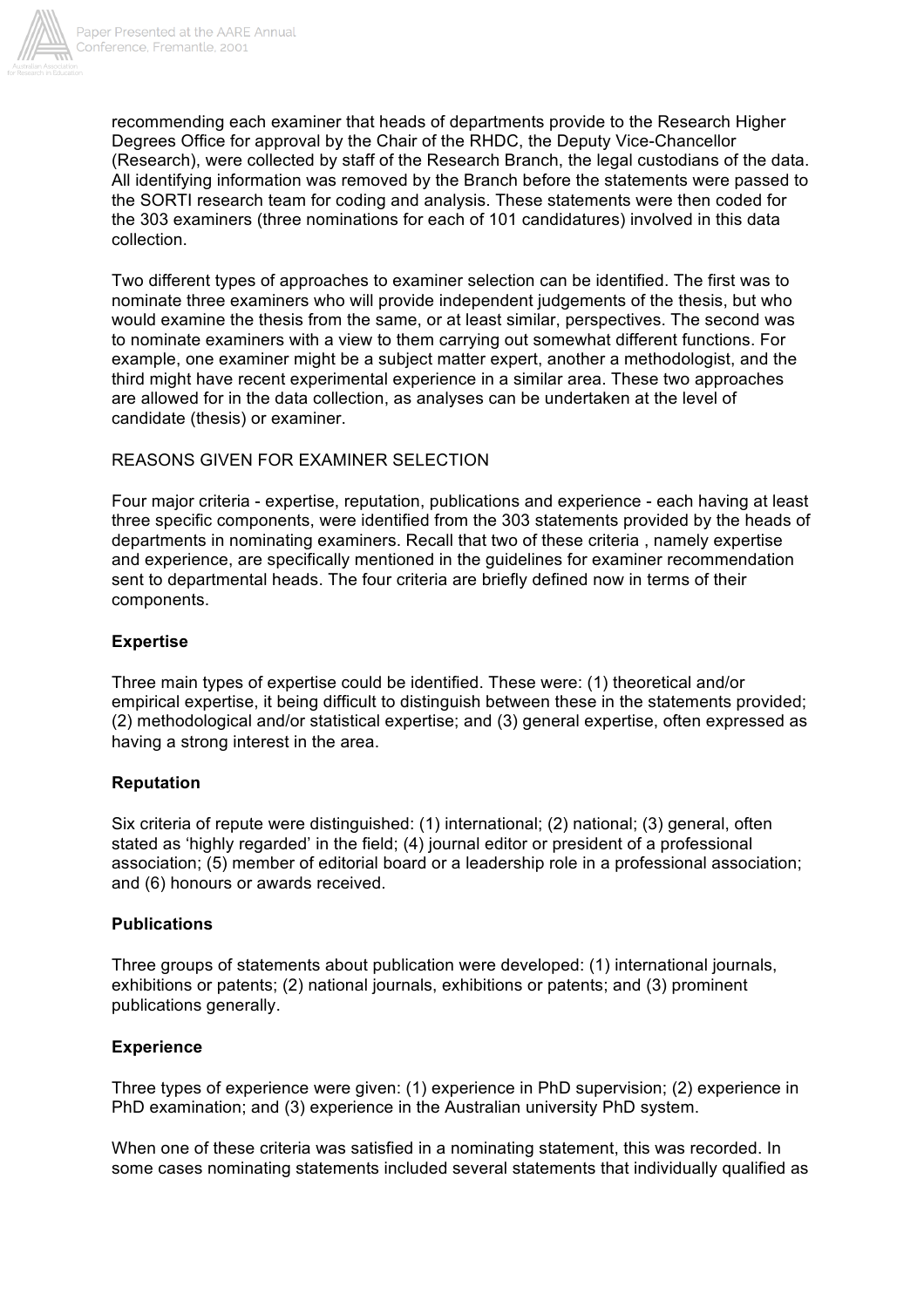

fulfilling one of the criteria listed above. In these cases, the criterion was simply noted as having been satisfied. Multiple instances of a particular criterion were not recorded. Consequently the maximum number of criteria that could be scored for any one examiner was 15 codes.

There are at least two ways of considering the breadth and focus of the reasons given for examiner selection. First there is the set of reasons stated for the selection of an individual examiner. The reasons an individual examiner was selected are likely to be important for the focus of their examination and hence the reports they write, and the nature and content of examiner reports are a major focus of this study. Consequently the criteria stated for individual examiners will be described. Secondly the reasons given for the panel of three examiners selected for each candidate's thesis can be considered collectively. This approach is more likely to be important when considering the consistencies and differences in the nature of the reports written and the comments made by individual examiners about the same thesis. The results of both of these approaches are now described, commencing with the reasons given for individual examiner selection.

## INDIVIDUAL EXAMINER SELECTION

Reasons given for individual examiner selection are described in two ways. First the frequency of inclusion of the specific criteria for the whole sample of 303 examiners are shown as percentages, grouped according to the general criteria in descending order of occurrence (see Table 1). Secondly, the general criteria are described by the five major Broad Fields of Study (BFsOS) which had substantial numbers of theses included in this study, with differences in relative frequency by BFOS being noted (Table 2).

As it was included as a reason for selection of more than two-thirds of examiners, theoretical and/or empirical expertise was by far the most common specific criterion given. It was followed by publications generally included for more than one-third. International and general reputation and professional leadership, and experience in supervision and examination were also common criteria given. When the specific criteria were grouped, expertise was by far the most frequently-given general criterion, being included for more than three-quarters of the examiners. Reputation was the next most frequent general criterion, followed by publications and, finally, experience, cited as a reason for more than one-third of the examiners.

There are some clear differences between fields of study on all three of the four general criteria, the exception being expertise. Differences between BFsOS are statistically significant for the other three criteria. In Table 2, the criteria are again taken in descending order of frequency overall. To provide continuity, the last line of Table 2 is the same as the first column of Table 1.

| <b>GENERAL CRITERIA</b> | $%$ of<br>Total | <b>SPECIFIC CRITERIA</b>              | $%$ of<br>Total |
|-------------------------|-----------------|---------------------------------------|-----------------|
| <b>EXPERTISE</b>        | 77              | <b>Theoretical/Empirical</b>          | 68              |
|                         |                 | General (eg, strong interest in area) | 10              |
|                         |                 | Methodological/Statistical            |                 |

TABLE 1. EXAMINER SELECTION: REASONS GIVEN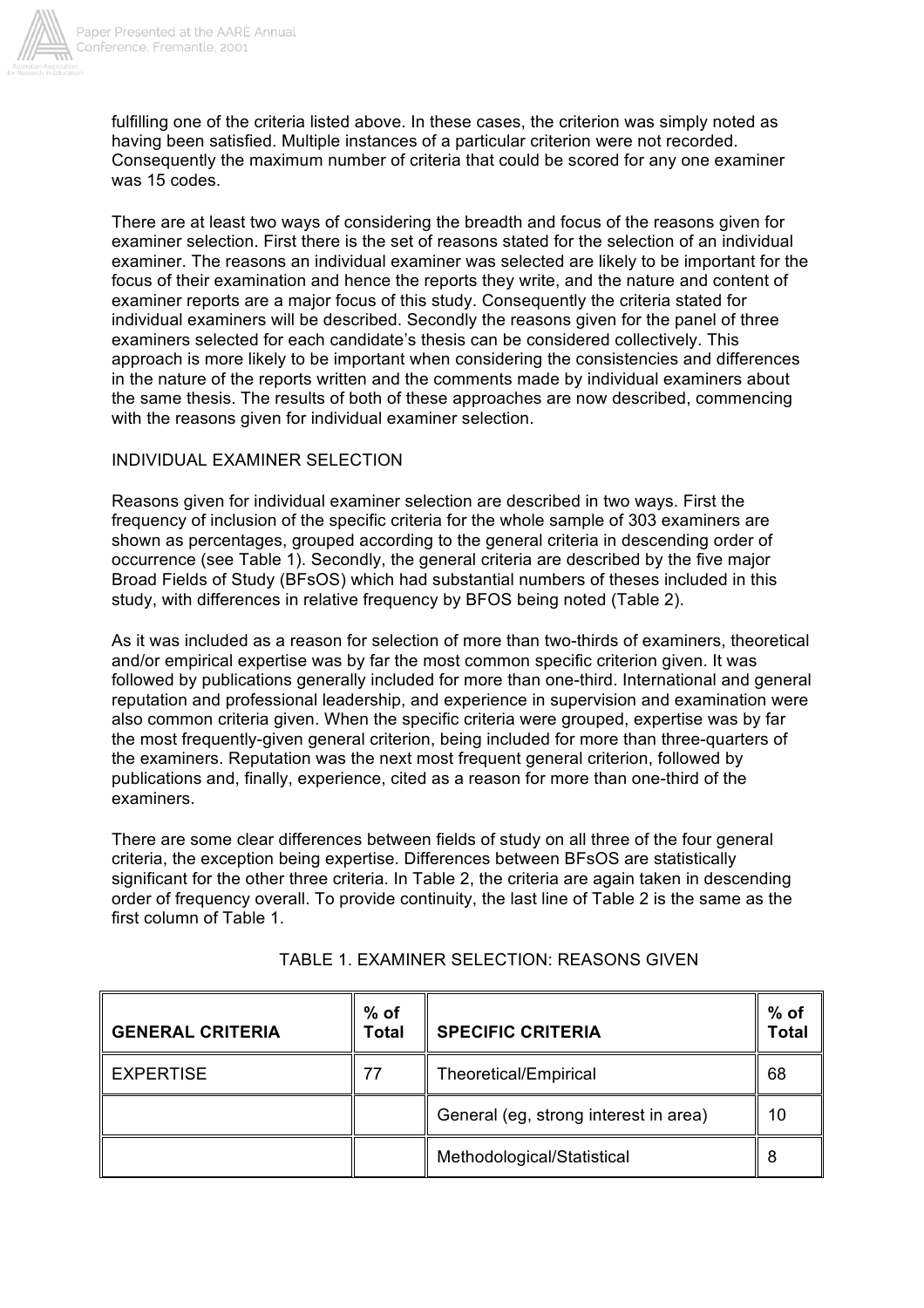

| <b>REPUTATION</b>   | 59 | International                           | 28             |
|---------------------|----|-----------------------------------------|----------------|
|                     |    | General (eg, highly regarded)           | 17             |
|                     |    | National                                | 13             |
|                     |    | Editor of Journal/President of Assoc.   | 12             |
|                     |    | Member of Edit. Board/Leader, Assoc.    | 7              |
|                     |    | <b>Honours or Awards</b>                | 3              |
| <b>PUBLICATIONS</b> | 40 | <b>Publication generally</b>            |                |
|                     |    | International journal/exhibition/patent | 6              |
|                     |    | National journal/exhibition/patent      | $\overline{2}$ |
| <b>EXPERIENCE</b>   | 36 | In PhD supervision                      | 23             |
|                     |    | In PhD examination                      | 20             |
|                     |    | In Australian university PhD system     | 8              |

Although expertise was the most frequently given reason for selection of all examiners, it was clearly higher for Science (88%) than the other BFsOS. Health was somewhat lower than the other BFsOS, although expertise was still a criterion for selection of more than twothirds even there. Reputation was far more frequently stated as a selection criterion for Engineering more than for the other BFsOS, and reputation was the least mentioned for Health and for Science, although still for almost half the examiners in both fields. Arts and Education more often gave publications as a reason and Science gave it less often than the other BFsOS. Science was particularly high on experience as a reason given for selection of more than half the examiners, compared with the other BFsOS, particularly Arts and Health with one-quarter or less.

| <b>REASONS</b><br><b>GIVEN x BFOS</b> | <b>EXPERTISE</b> | <b>REPUTATION</b> | <b>PUBLICATION</b> | <b>EXPERIENCE</b> |
|---------------------------------------|------------------|-------------------|--------------------|-------------------|
|                                       | %                | $\%$              | $\%$               | %                 |
| <b>ARTS</b>                           | 75               | 60                | 55                 | 25                |
| <b>EDUCATION</b>                      | 76               | 57                | 54                 | 31                |
| <b>ENGINEERING</b>                    | 78               | 82                | 35                 | 37                |

## TABLE 2. REASONS GIVEN FOR INDIVIDUAL EXAMINER SELECTION BY BFOS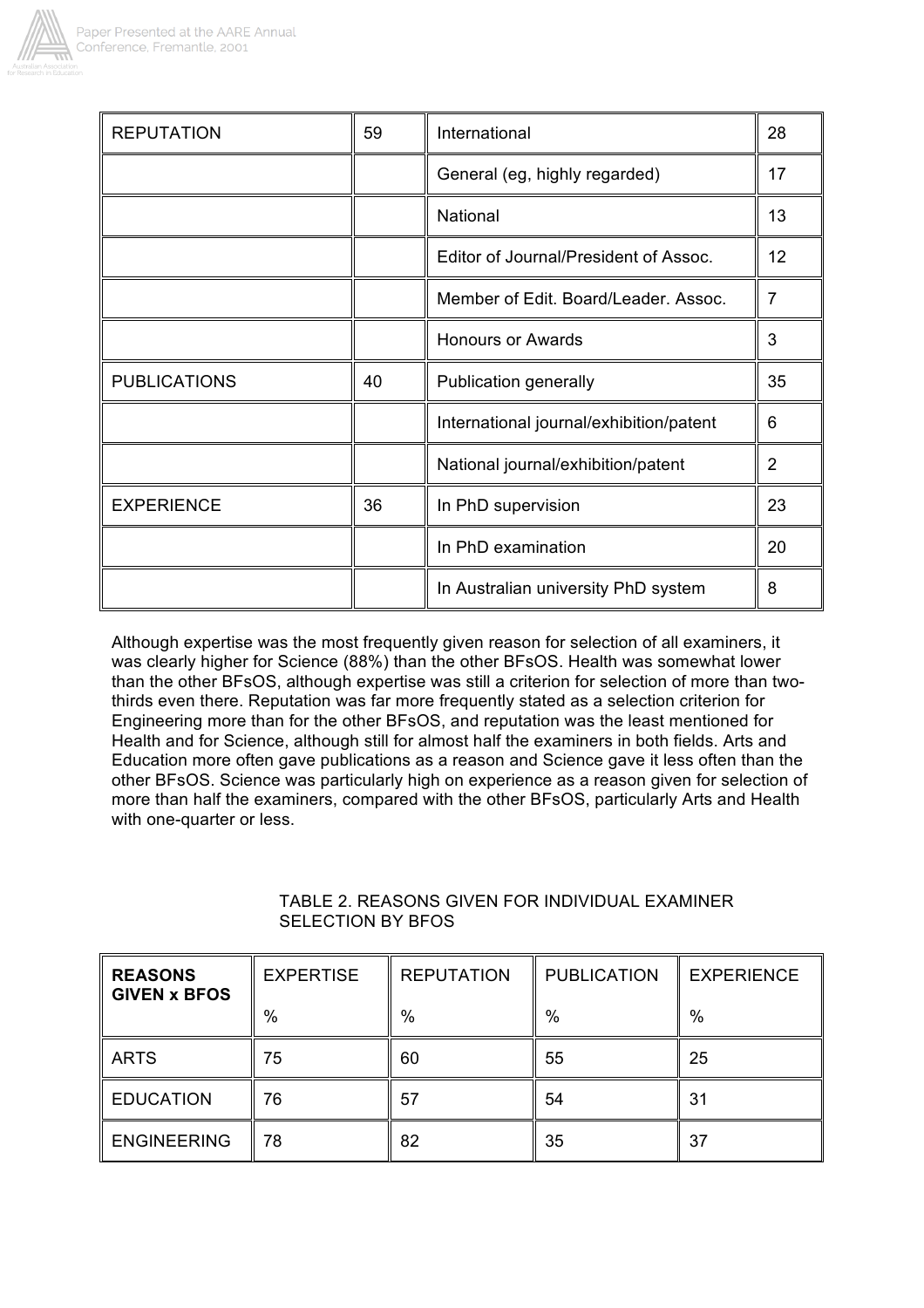

| <b>HEALTH</b>   | 68 | 47 | 37 | 23 |
|-----------------|----|----|----|----|
| SCIENCE         | 88 | 48 | 25 | 55 |
| <b>ALL BFOS</b> |    | 59 | 40 | 36 |

## SELECTION OF THE EXAMINATION PANEL

In conjunction with individual examiner selection, the composition of the panel of three examiners is important in ensuring all major aspects of the thesis being examined are covered. The approach taken here to describe the collective reasons given for the panel selected to examine a thesis was to indicate the percentage of theses where each of the four general criteria was included as a reason for selecting at least one of the examining panel. The first thing to be noted was that the order of frequency of the general criteria for the panel was the same as for the examiners taken individually (see Table 3).

The most common general criterion given for the selection of at least one of the examining panel for each thesis was expertise. Conversely, however, expertise was not given as a reason for selecting any of the panel for 9% of the theses. Across the major BFsOS in this study, almost all of the Arts and Science panels included at least one examiner selected for expertise. At the other extreme, as 'few' as 85% of Engineering theses had one or more of the examination panel selected for expertise.

Reputation was the second most frequent general criterion given for examiner panel selection across all BFsOS, with 83% of panels including this reason. There was no Engineering candidate who did not have at least one examiner on the panel selected for this reason. Even the BFOS which gave this reason least, that is Health, still had 70% of its panels including reputation.

Publication was next in frequency of examiner panel selection, and 61% of panels across all BFsOS included this criterion. Consequently publication was well below the frequencies of expertise and reputation as a criterion. However, there were still about three-quarters of the Arts and Education theses that included publication in the examiner panel selection, while this reason was included in about half of the Engineering and Science panels.

Experience was given as an examination panel criterion for 57% of the theses examined across BFsOS. Experience was included in less than half of the Arts and Health panels, but 70% of the Science candidates had at least one examiner selected for experience on their panel.

> TABLE 3. PROPORTION OF THESES BY BFOS WITH AT LEAST ONE OF THE PANEL OF EXAMINERS SELECTED ON EACH OF FOUR CRITERIA

| <b>REASON GIVEN FOR   REASON LESS</b> | <b>OFTEN GIVEN</b> | <b>REASON GIVEN</b>  | <b>REASON MORE</b> |
|---------------------------------------|--------------------|----------------------|--------------------|
| <b>CHOICE</b> /                       |                    | <b>ABOUT AVERAGE</b> | LOFTEN GIVEN       |
| AVE. OF BFOS (%)                      | $BFOS$ $(\%)$      | / BFOS (%)           | $/$ BFOS $(\%)$    |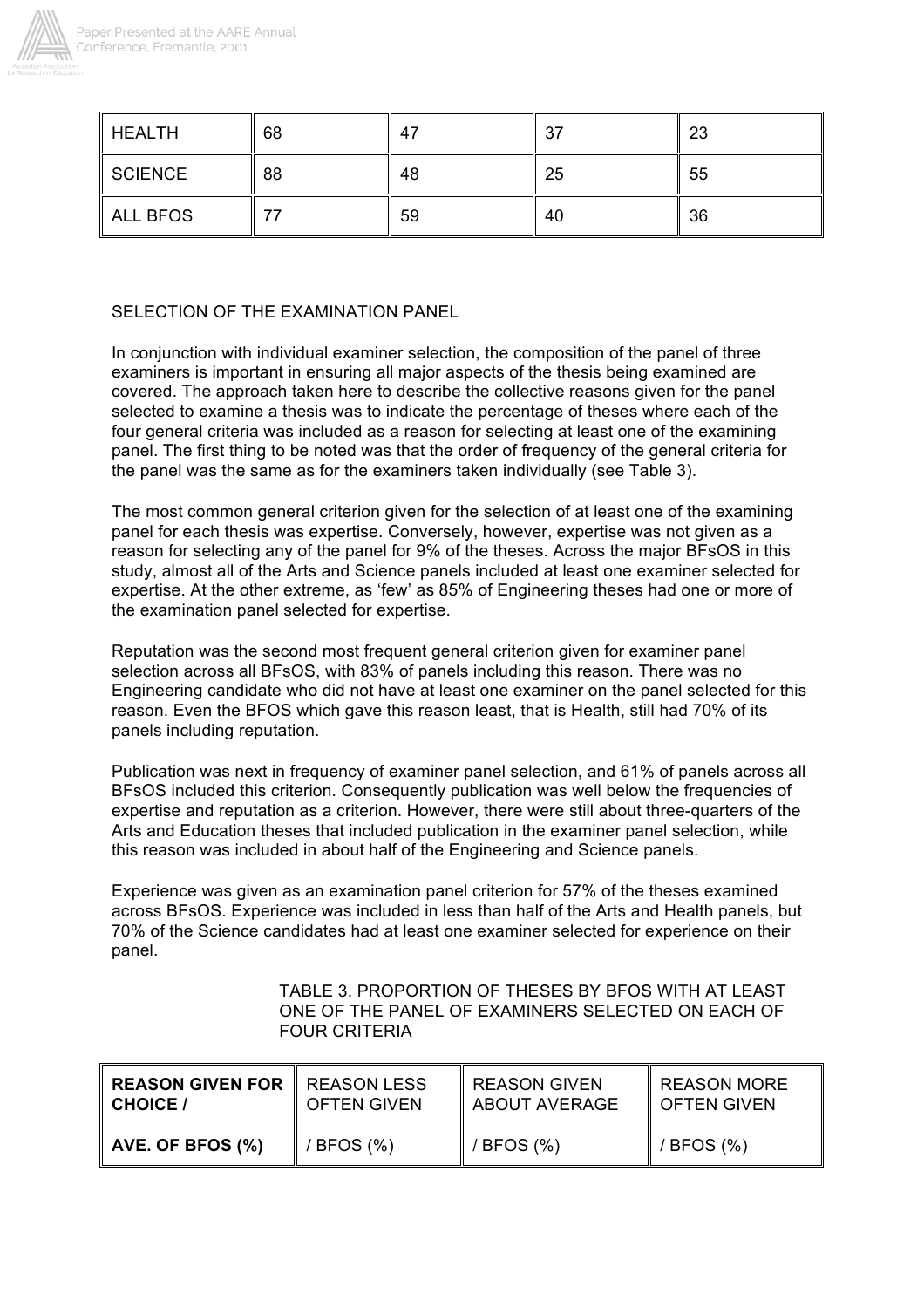

| EXPERTISE (91)         |                                  | Education (89)   | Arts (95)         |
|------------------------|----------------------------------|------------------|-------------------|
|                        | Engineering (85)                 | Health (90)      | Science (95)      |
| <b>REPUTATION (83)</b> |                                  | Arts (80)        |                   |
|                        |                                  | Education (84)   |                   |
|                        | Health (70)                      | Science (85)     | Engineering (100) |
| PUBLICATION (61)       |                                  |                  | Arts (80)         |
|                        | Engineering (50)<br>Science (45) | Health (65)      | Education (74)    |
| <b>EXPERIENCE (57)</b> | Arts (40)                        | Education (58)   |                   |
|                        | Health (40)                      | Engineering (50) | Science (70)      |

Two points of interest arise from these results. First, although both expertise and reputation were included in the examination panels for almost all theses, there were differences in the relativities between BFsOS. Thus Engineering was in the highest category for reputation and the lowest category for expertise, although in both cases the proportion is quite high. For the less frequent reasons, publication was given for most Arts panels while experience was given for less than half the panels in the same field. Secondly, different examination cultures would seem to operate across the major BFsOS at this university. It could be claimed that Arts panels were selected largely on the basis of expertise and publication, Engineering mainly on reputation, Science on expertise and experience, and Education on publication. Health panels had no dominant reason although these shared in the consistently strong emphasis on expertise across all areas.

## SELECTION AND EXAMINER COMMENTS

There are some clear differences between the frequency of reasons given for examiner selection across four main criteria identified, that is, expertise, reputation, publication and experience. Although many examiners were selected on more than one of these criteria (and two examiners were identified as having all four criteria), some were selected on only one of the identified criteria. There was also a small group of five examiners where the reasons for their selection could not be classified as any one of the four criteria. In these cases some reference was generally made to personal contact with the examiner being nominated.

The two most prevalent reasons given for selection are used to illustrate the pattern of some of these selections. A total of 32 examiners were selected for expertise alone, and 69 were selected on criteria not including expertise. And nine examiners were selected only on reputation with 123 selected on criteria not including reputation. Because they might provide the greatest contrast in the text content of their reports, two interesting groups to compare would be those selected only for expertise (n=32) and those selected only by reputation  $(n=9)$ .

The content of the examiner reports was coded according to five parent nodes, each with several subsidiary nodes. The parent nodes are sectioning, examiner and process, assessable areas, dialogic elements and evaluative comments. These and the more detailed coding categories have been described in some detail elsewhere (see Holbrook, Bourke,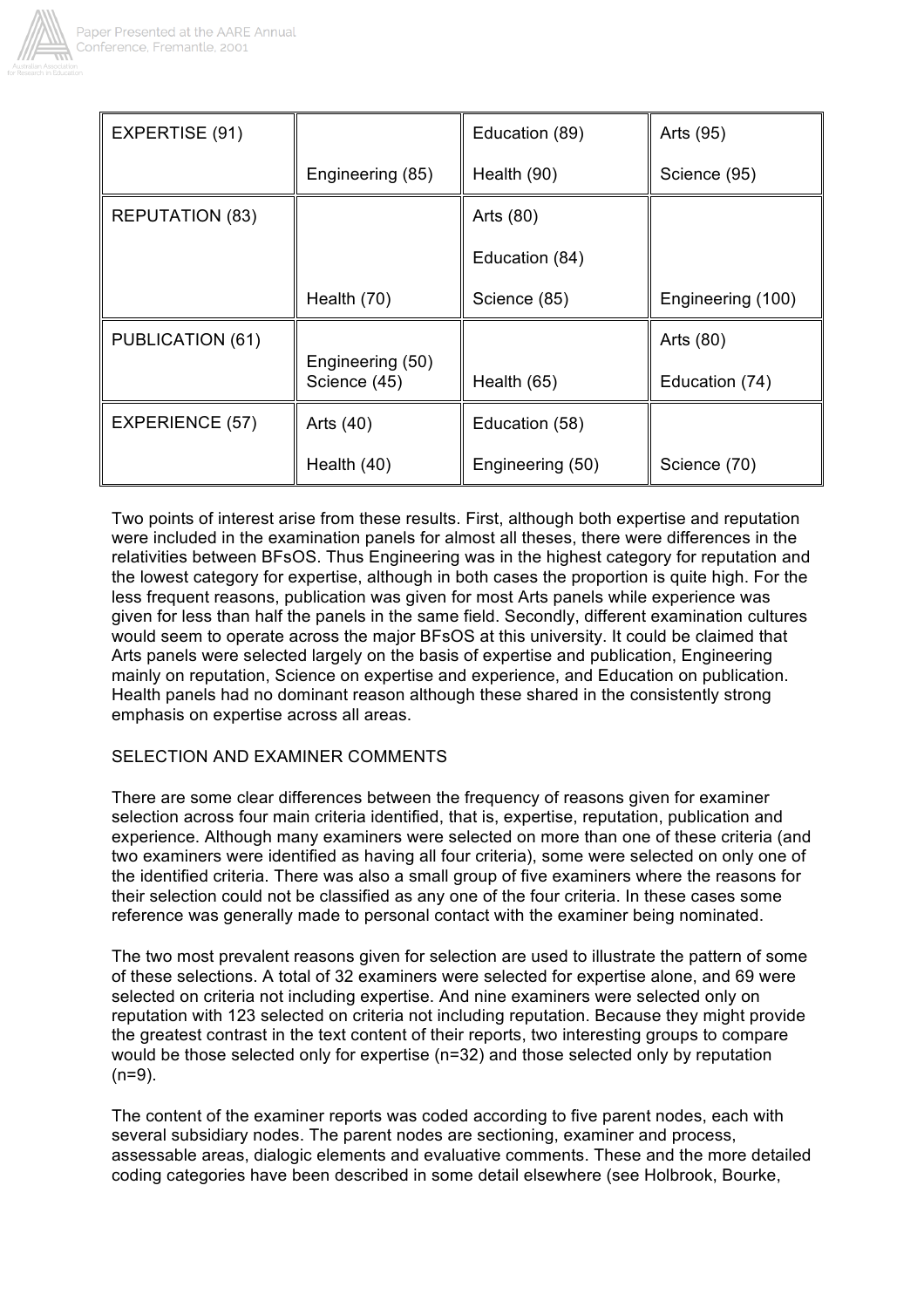

Farley & Carmichael 2001) and are appended to another paper being presented in this seminar (Holbrook, Lovat & Hazel 2001).

Several relationships between reasons for selection and the content of examiner reports could be expected. Examples from each of the four selection criteria will be used to illustrate expectations. Examiners selected for expertise would be expected to write more on assessment of the research approach taken in the thesis. Those selected on reputation might place more emphasis on formative and less on prescriptive instructional comments. Selection on publication record might suggest a stronger contribution relating to publications that might arise from the thesis. Finally, selection on experience as a supervisor might lead to more editorial comments, while experience as an examiner might lead to more commentary on the process and criteria for PhD theses. These and other relationships were tested.

Generally speaking, there were no significant patterns of correlation between reasons for examiner selection and specific content of examination reports. Most of the correlation coefficients anticipated as being significant were close to zero. Table 4, however, shows the mean text units (lines) for four content codes as a proportion of the complete reports written by the two groups of examiners referred to above as most likely to be different, i.e. those examiners selected solely for expertise and for reputation. Only the means for those codes where there was a statistically significant difference (at the  $p < .05$  level) between expertise and reputation are shown, together with the mean numbers of text units for the two groups to provide a scale against which to judge the percentages shown for each code. A t-test for independent samples was used to test the mean differences, making an appropriate adjustment in those comparisons where the group variances exhibited significant heteroscedasicity.

| <b>CONTENT CODE</b>                                     | <b>EXPERTISE MEAN</b><br>$%$ (SD) | <b>REPUTATION</b><br>MEAN % (SD) | PROB.<br><b>LEVEL</b> |
|---------------------------------------------------------|-----------------------------------|----------------------------------|-----------------------|
| Assessment: inaccuracy in<br>review of literature       | 2.6(6.7)                          | 0(0)                             | .036                  |
| Dialogic element: conversational                        | 8.5(14.1)                         | 2.6(3.4)                         | .036                  |
| Evaluative element: summative<br>neutral comment        | 2.7(3.6)                          | 0(0)                             | .000                  |
| Evaluative element: other<br>instructional prescription | 10.3(12.8)                        | 0.4(0.8)                         | .000                  |
| Number of text units in report                          | $N = 92(70)$                      | $N = 109(156)$                   | <b>NS</b>             |

### TABLE 4. CONTENT OF EXAMINER REPORTS BY SELECTION FOR EXPERTISE AND REPUTATION

Examiners selected solely for reputation did not comment on any inaccuracies in the literature review and did not make any neutral summative comments on the thesis. In general neutral comments have been interpreted fence-sitting at best or as mild criticism at worst. In contrast, those selected solely for expertise gave about 2.5% of their reports to each of these types of comment. As repute would seem to be a more general criterion than expertise, perhaps those selected on repute did not concern themselves with what could be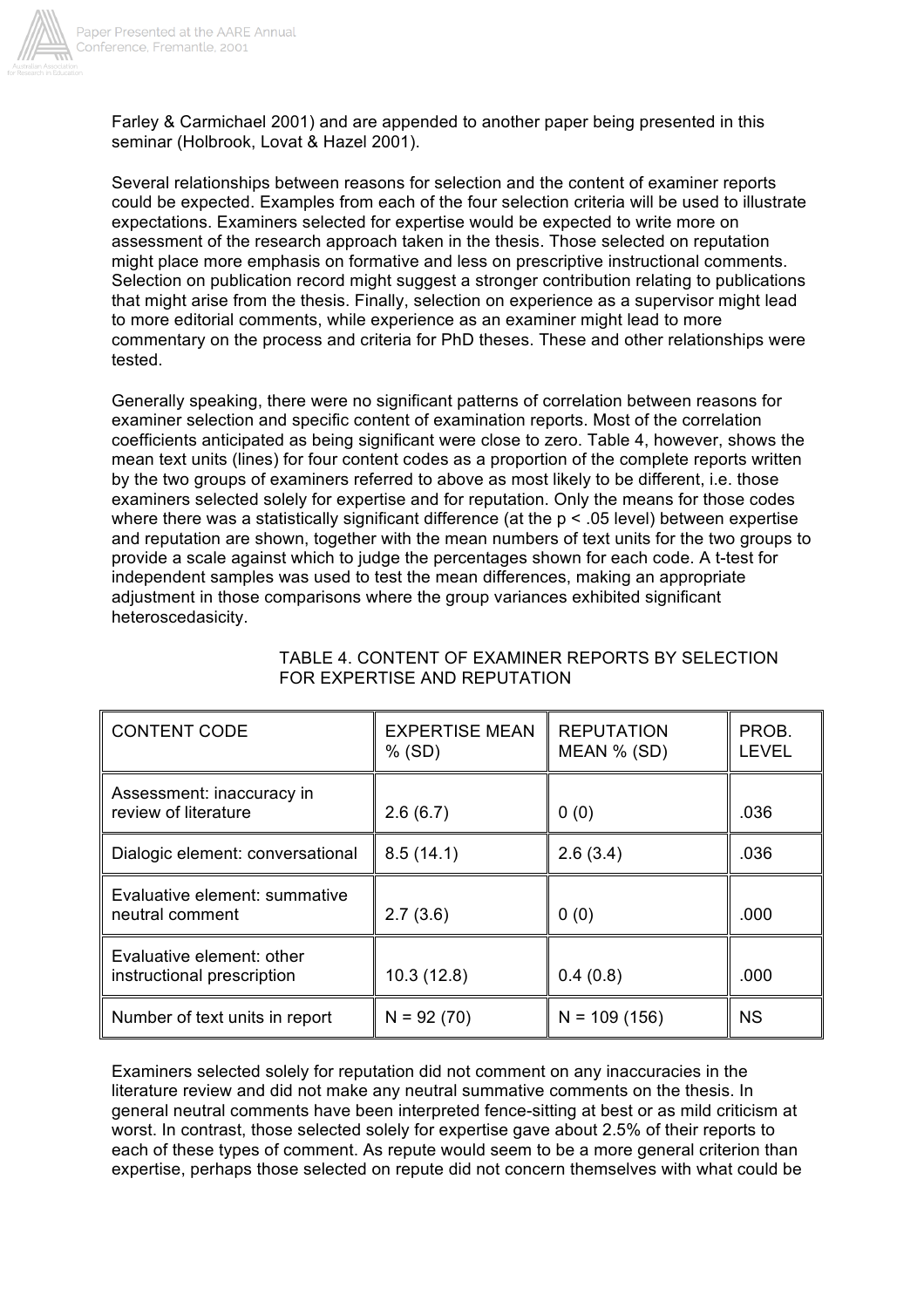

seen as detail and unnecessary comment. In a similar way, examiners selected for expertise gave more than three times the emphasis to conversational elements in their reports compared with examiners selected for reputation. Finally, and most noticeably, examiners selected for expertise gave many times more emphasis to prescription (more than 10% of their reports) indicating in no uncertain terms that elements of the thesis required 'fixing', than examiners selected for reputation who did this to a minimal extent (less than 1%).

### **CONCLUSIONS**

It is notable that the guidelines provided by the university highlight expertise and experience as requirements for examiner selection, but only about three-quarters and one-third (respectively) of the recommendations made included a statement that can be interpreted as meeting these aims. And these recommendations were accepted by the Chair of the committee setting the guidelines. This is not to say that the head of department making the recommendation did not believe these requirements were not met by their nominee, simply that he or she did not mention the reason in the statement provided. Although reputation was not explicitly mentioned in the same guideline, almost three-fifths of the examiner recommendations made did include this as a reason for selection.

There were also some indications that reasons for examiner selection may be, to some extent, discipline based. Although all the major BFsOS included expertise in almost all their examination panels, there was much more variability between fields for the remaining three selection criteria identified, namely reputation, publication and experience. There may be interest in pursuing these differences in any future studies that compare examination practices across discipline areas.

When the reasons given for the individual selections of 303 examiners were considered in conjunction with the content of examiner reports, it was clear that there were no strong relationships between the reasons and content, and only a few statistically significant ones. This leads us to the conclusion that, even if it is the intent of the head of department that an examiner play a specific role in the examination process by focussing on particular aspects, the role actually played by the examiner generally bears no close relation to the role intended. The content of the examiner's report is generally not distinguishable from the content of other reports written by examiners selected for quite different reasons. Of course, it is also possible that the head of department did not really select the examiner for the specific reasons stated, but his/her intent was simply to meet a university requirement to provide such a statement.

We were led to undertake the work described in this paper by interest in PhD examination and, in particular, by concern expressed in the literature about one important aspect - criteria used in examiner selection. However, the analyses of reasons given and their relationships with examiner reports described in this paper would lead us to suggest that there is little to gain by collecting statements of the 'official' reasons put forward for examiner selection in an attempt to throw further light on other information gathered as part of a study of PhD candidature and examination. As we intend this to be an on-going study, the time and effort saved in subsequent stages of our investigation will be considerable. We would further suggest that any new or continuing work on examiner selection should attempt to find other methods of investigation of selection criteria for this significant aspect of PhD candidature and examination.